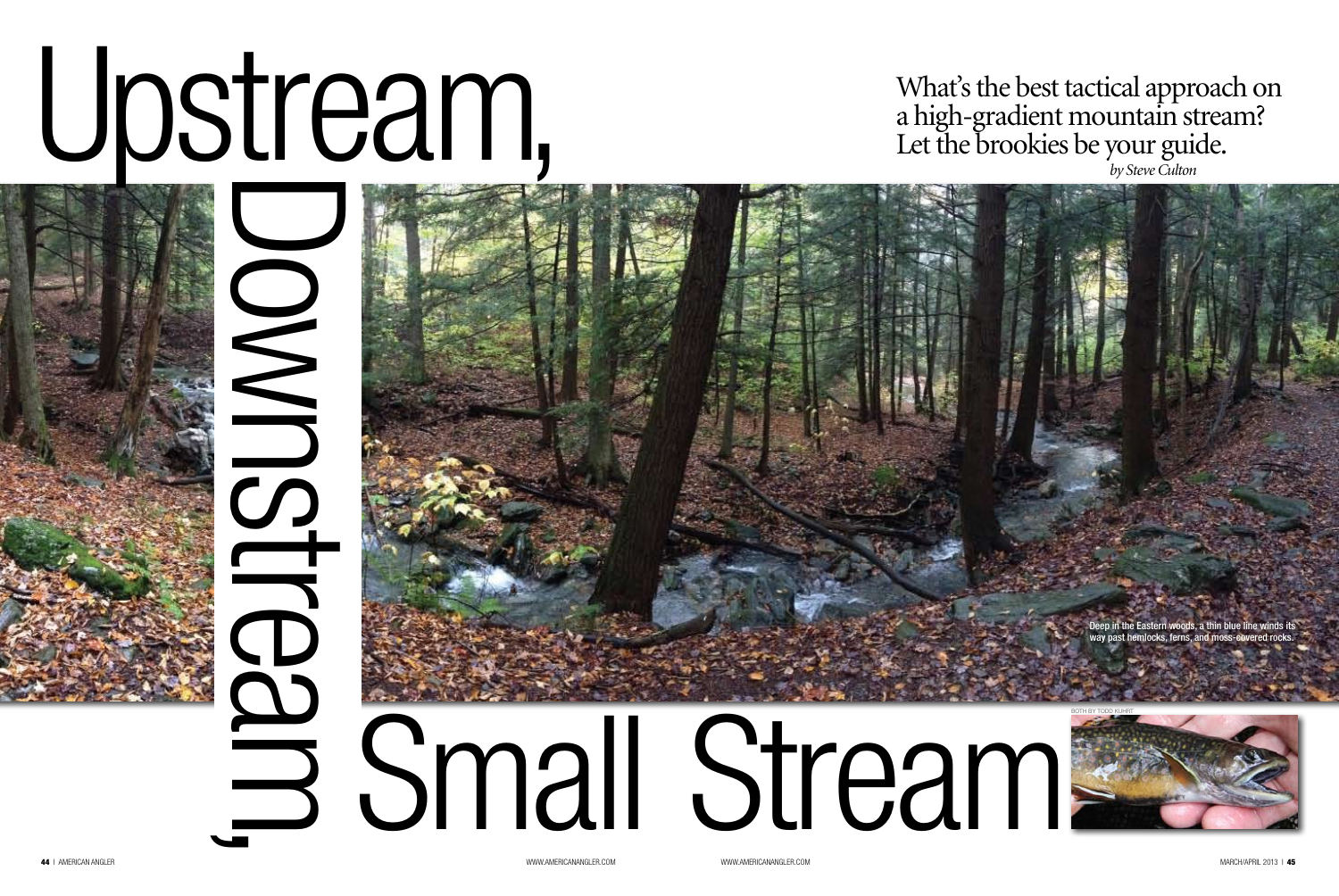### nnumerable streams from Maine to Georgia

 $\begin{array}{c}\n\frac{1}{2} \\
\frac{1}{2} \\
\frac{1}{2} \\
\frac{1}{2} \\
\frac{1}{2} \\
\frac{1}{2} \\
\frac{1}{2} \\
\frac{1}{2} \\
\frac{1}{2} \\
\frac{1}{2} \\
\frac{1}{2} \\
\frac{1}{2} \\
\frac{1}{2} \\
\frac{1}{2} \\
\frac{1}{2} \\
\frac{1}{2} \\
\frac{1}{2} \\
\frac{1}{2} \\
\frac{1}{2} \\
\frac{1}{2} \\
\frac{1}{2} \\
\frac{1}{2} \\
\frac{1}{2} \\
\frac{1}{2} \\
\frac{1}{2} \\
\frac{1}{2} \\
\frac{1$ are home to wild brook trout. In fact, *Salvelinus fontinalis* is the only trout that is native to much of the eastern United States (though technically, the brook trout is a char). They love cold, clean water, and their presence is a benchmark for measuring healthy habitat. Despite the drastic overall reduction in the species' historic range, with sufficient food, canopy, and the proper pH, local populations still thrive.

The high-gradient mountain streams that Eastern brook trout prefer are unique, and because of their varied structure and size, they offer fly fishermen a rich diversity of water types and angling challenges. In some spots, the brook might be narrow enough to leap across. In others, there can be plunge pools that are too deep to wade. And some streams are less a stream than a series of connected waterfalls.

Common to all these habitats, however, are the highly opportunistic brook trout. Put yourself in their place. You live your entire life in this microcosm. If it's deep and isolated, you might never leave the pool you were born in. You have a diet of midges, caddis, stoneflies, and mayflies. When ants and beetles go for a swim, you eagerly pick them off. If you're really lucky, salamanders and slimy sculpins share the water with you. But the current is zipping along, and you usually have just one shot to eat what's coming at you. That's why wild brookies are the kamikaze of salmonids: They'll leap at your fly with reckless abandon, and most of the time are not very picky about what you throw at them or how it is presented.

So, what do you do when your favorite fly and presentation are not working? For years, I've experimented with different approaches and presentations on small, high-gradient Eastern streams. What I've learned has transformed the way I fish them. If one method isn't working, it doesn't necessarily mean there aren't brookies—or they're not in the mood to eat. It just means you might need to switch things up a little.

### Upstream Dry Fly

The theory behind an upstream dry fly presentation is simple: Fish from where the trout can't see you. On a typical mountain stream, the head of a pool is a popular congregation point for brookies. They enjoy the cover of the white-water spillage from the pool above, and they get first dibs on anything that washes down. I'm amazed at the visual acuity of brook trout; their ability to pick a dry fly out of the maelstrom is astonishing. If I lose sight of my fly in the white water, I assume that it sank. Many times, though, a fish has pulled it under. The brookies you'll catch this way are the ones I call the eager beavers. They often rise to the first presentation. Sometimes they're not looking up, and it takes a few drifts to get their attention.

By positioning yourself at the tailout of a pool, you maintain a high level of stealth. On a terraced stream layout, you can stand in the run below the pool you're casting to. If there are large boulders in the tailout, you can use those to obscure your presence. Always be careful where you wade. If it's spawning season

(fall for brook trout), make sure you're not walking through a redd. Redds are fairly easy to spot; they look like a clean-swept area on the stream bottom.

Many high-gradient brooks lie deep within gorges, pools locked between stark rock walls, with waterfalls at their head. The only place to stand is in the tailout, so you have no choice but to fish upstream. While you can expect to catch a lot of brookies fishing dry flies upstream, there are drawbacks.

> Hook: Your favorite streamer hook smaller is better. THREAD: Black. BODY: Gold braid.

Hook: Size 16 to 20. **BEAD: Copper tungsten.** Thread: Brown 8/0. TAIL/BODY: Three or four pheasant tail

fibers over working thread tapered from the bead to the tail. **RIB: Counterwrapped fine copper wire.** 



On some longer, more languid pools, your fly line might spook the fish the moment it hits the water. Even if you approach carefully, you can still startle brookies that are sitting in tailouts. You'd be surprised how often that happens. On one stream I fish, there's a pool with a long, shallow tailout that always holds brookies, even on sunny days. You simply can't get near them from behind. That's a perfect situation to switch dry fly tactics.

### Downstream Dry Fly

The biggest advantage to the downstream dry is that the trout sees the fly before he sees anything else. In the situation just described, that's critical. You can cover the entire length of a pool this way, fly first, and get a natural drift in the bargain. When I'm fishing a downstream dry, I sometimes use what I call the drift cast. Say a pool is 30 feet long. I'll strip off about 25 feet of line (remember, you've got a leader and tippet to account for) and drop the fly in the current at my feet. As the fly begins to move downstream, I'll begin feeding line into the drift. By constantly keeping one hand on the line, I'm ready to set the hook the moment a strike happens.

If there are no takes, you have three choices at drift's end: retrieve the fly by picking the entire line up off the water; retrieve the fly by dragging it back upstream; or just let the fly sit in position and wake. If you get the sense that you're dealing with uber-spooky fish, the first option may be your best choice. A word of caution, though. Don't be too demonstrative with your rod motion, and make sure you have enough clearance behind you. Otherwise, your fly will end up in streamside forest cover.

Dragging a fly across the surface is anathema to purists, but take a page from Atlantic salmon and steelhead anglers who fish waking drys. Wild brookies are suckers for a moving fly. If you choose to retrieve by dragging the fly back, get ready for explosive strikes. You may also pull your fly just under the surface on the retrieve, and sometimes that's the right trigger for a strike. Don't worry about style points here. You can always tell your friends later that you were taking fish on emergers.

By letting the fly wake at drift's end, you're drawing attention to it. Wet fly anglers have a term for this: the

# Keep It Simple

A basic kit of drys and subsurface patterns is all you need for mountain brookies. Hook size matters, though, because it's a lot easier for a 4-inch char to get its mouth around a size 20 than a size 12 fly. If you're missing strikes, try going a hook size smaller. Here are four patterns—a dry, a wet, a nymph, and a streamer—that are consistent producers for me.



Ginger Elk-Hair Caddis *Bushy. Buggy. Simple. Sometimes that's all you need to catch wild brookies.*

Hook: 1X fine, sizes 14 through 20. THREAD: Tan 8/0. Body: Golden Brown Hare-Tron, palmered with brown dry fly hackle. Rib: Fine gold wire. Wing: Small clump of ginger elk hair.



### Gray Hackle Peacock

*I give this classic wet a tungsten bead head and some wire under the body to get it down quickly in the deep, fast water. Fish it in the dangle, the swing, or stripped.*

Hook: TMC 5263, size 14. THREAD: Black 6/0. BEAD: Copper, tungsten. TAIL: Crimson hackle fibers. Body: Peacock herl over lead-free wire. Hackle: Grizzly hen.

### Golden Knight

*This streamer is based on a sand eel pattern I fish for stripers, but you can see its lineage in classic bucktails like the Mickey Finn.*

Wing: 10 hairs each of white, yellow, and orange bucktail, taken from the tip of the tail, mixed, under two strands blue flash, under four strands black Krystal Flash.

### Little PT

*An easy-to-tie nymph that makes an excellent dropper off a bushy dry.*